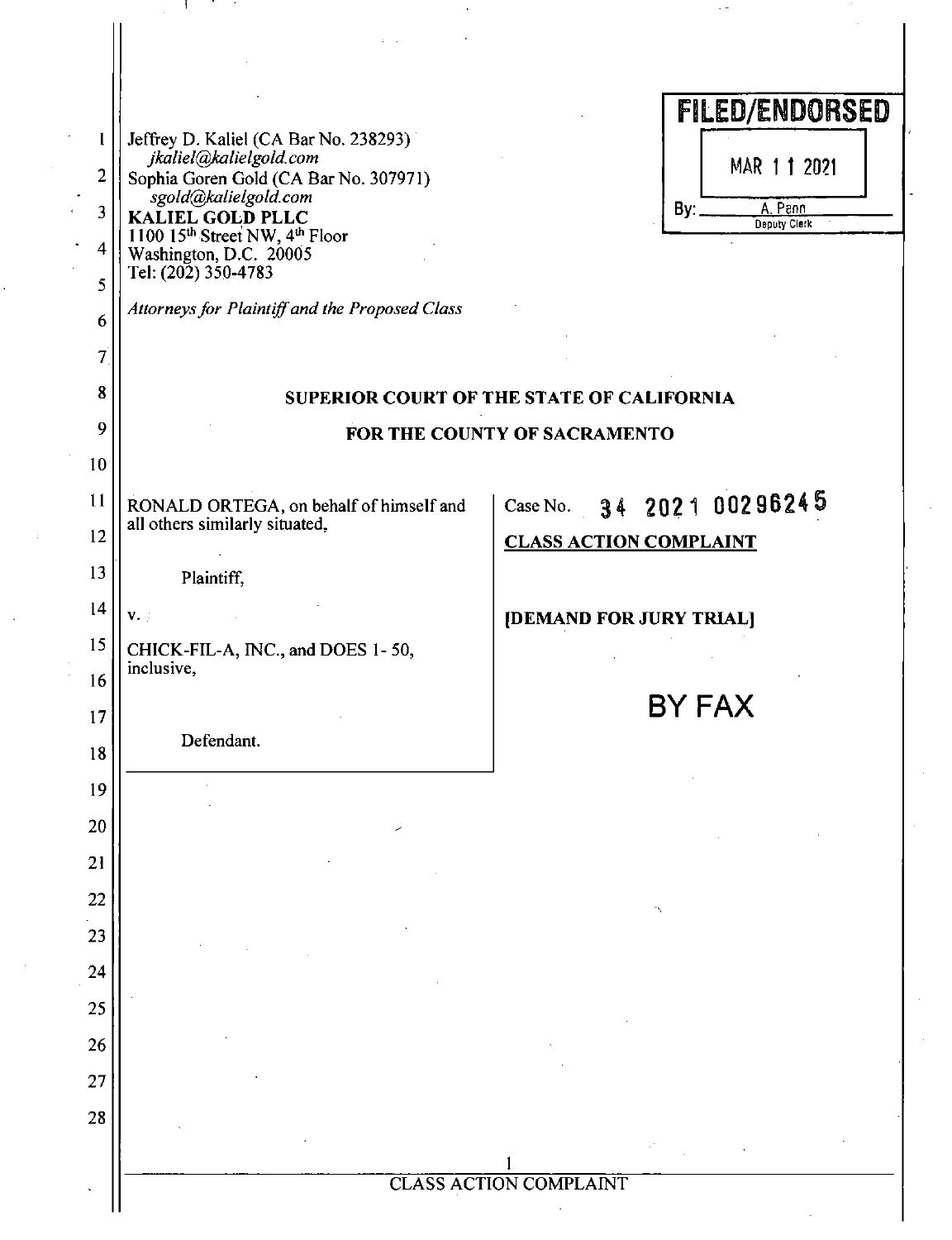1 Plaintiff RONALD ORTEGA, on behalf of himself and all others similarly situated, complains  $2$  | and alleges upon information and belief based, among other things, upon the investigation made by  $3$  || Plaintiff and through his attorneys as follows:

### **4** | **NATURE OF ACTION**

 $5 \parallel$  1. This is a proposed class action seeking monetary damages, restitution, and injunctive and 6 declaratory relief from Defendant Chick-fil-A, Inc. ("Defendant" or "Chick-fil-A"), arising from its 7 deceptive and untmthful promises to provide a flat, low-price delivery fee on food deliveries ordered 8 | through is app and website.

9 2. Since the beginning of the COVID-19 pandemic, Chick-fil-A has moved aggressively into 10 the food delivery business, exploiting an opportunity presented by Americans' reduced willingness to 11 leave their homes. To appeal to consumers in a crowded food delivery marketplace, Chick-fil-A has 12 promised its customers low-price delivery in its mobile application and on its website, usually in the 13  $\parallel$  amount of \$3.99.

14 | 3. These representations, however, are false, because that is not the true cost of having food 15 delivered by Chick-fil-A. In fact, Chick-fil-A imposes hidden delivery charges on its customers in 16 | addition to the low "Delivery Fee" represented in its app and on its website.

17 4. On delivery orders only, Chick-fil-A secretly marks up food prices for delivery orders by 18  $\vert$  a hefty 25-30%. In other words, the identical order of a 30-count chicken nuggets costs approximately 19  $\parallel$  \$5-6 more when ordered for delivery than when ordered via the same mobile app for pickup, or when 20 II ordered in-store.

21  $\vert$  5. This hidden delivery upcharge makes Chick-fil-A's promise of low-cost, \$3.99 delivery 22 | patently false. The true delivery costs are obscured, as described above, and far exceed its express 23  $\vert\vert$  representation that its "Delivery Fee" is only \$3.99.

24 | 6. By falsely marketing a quantified, low-cost delivery charge, Chick-fil-A deceives 25 consumers into making online food purchases they otherwise would not make.

26 7. Chick-fil-A misrepresents the nature of the delivery charges assessed on the Chick-fil-A 27 mobile application and the website, by issuing in-app and online marketing materials that fail to correct 28 ereasonable understandings of its low-cost delivery promises, and that misrepresent the actual costs of the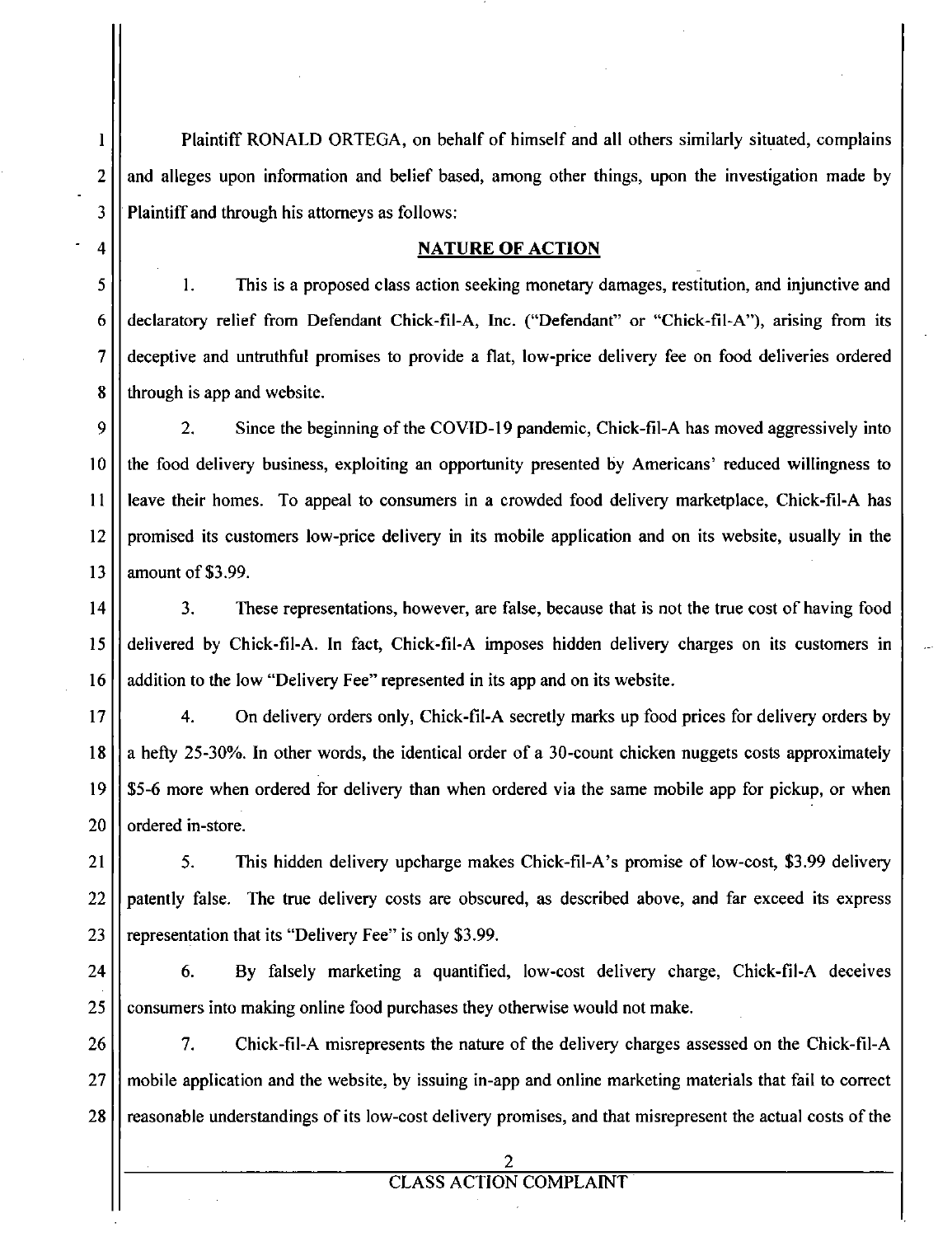1 | delivery service.

2 8. Specifically, Chick-fil-A omits and conceals material facts about the Chick-fil-A delivery 3 || service, never once informing consumers in any disclosure, at any time, that the use of the delivery  $4$   $\parallel$  service causes a substantial increase in food prices.

5 9. Hundreds of thousands of Chick-fil-A customers like Plaintiff have been assessed hidden  $6$  | delivery charges they did not bargain for.

7 10. Consumers like Plaintiff reasonably understand Chick-fil-A's express "Delivery Fee" 8. Solvet the total additional cost they will pay as a result of having their food delivered,  $9$  as opposed to ordering online and picking up food in person, or ordering and picking up food in person.

10 11. By unfairly obscuring its tme delivery costs, Chick-fil-A deceives consumers and gains an 11 unfair upper hand on competitors that fairly disclose their tme delivery charges. For example, other 12 restaurants such as Del Taco and El Polio Loco both offer delivery services through their app and 13 website. But unlike Chick-fil-A, Del Taco and El Polio Loco fairly and prominently represent their tme  $14$  delivery charges.

15 12. Plaintiff seeks damages and, among other remedies, injunctive relief that fairly allows 16 | consumers to decide whether they will pay Chick-fil-A's delivery mark-ups.

#### **17 PARTIES**

18 13. Plaintiff Ronald Ortega is a citizen of the State of Califomia who resides in Sacramento, 19 | California.

20 14. Defendant, Chick-fil-A Inc. is incorporated in Georgia and maintains its principal business 21 | offices in Atlanta, Georgia.

#### 22 || JURISDICTION AND VENUE

23 15. This Court has jurisdiction over Defendant and the claims set forth below pursuant to 24 Code of Civil Procedure § 410.10 and the California Constitution, Article VI § 10, because this case is a 25 ll cause not given by statute to the other trial courts.

26 16. Plaintiff is informed and believes that the State of Califomia has personal jurisdiction over 27 | the Defendant named in the action because Defendant is a corporation authorized to conduct and does 28 | conduct business in this State. Defendant maintains its corporate headquarters in Georgia, but is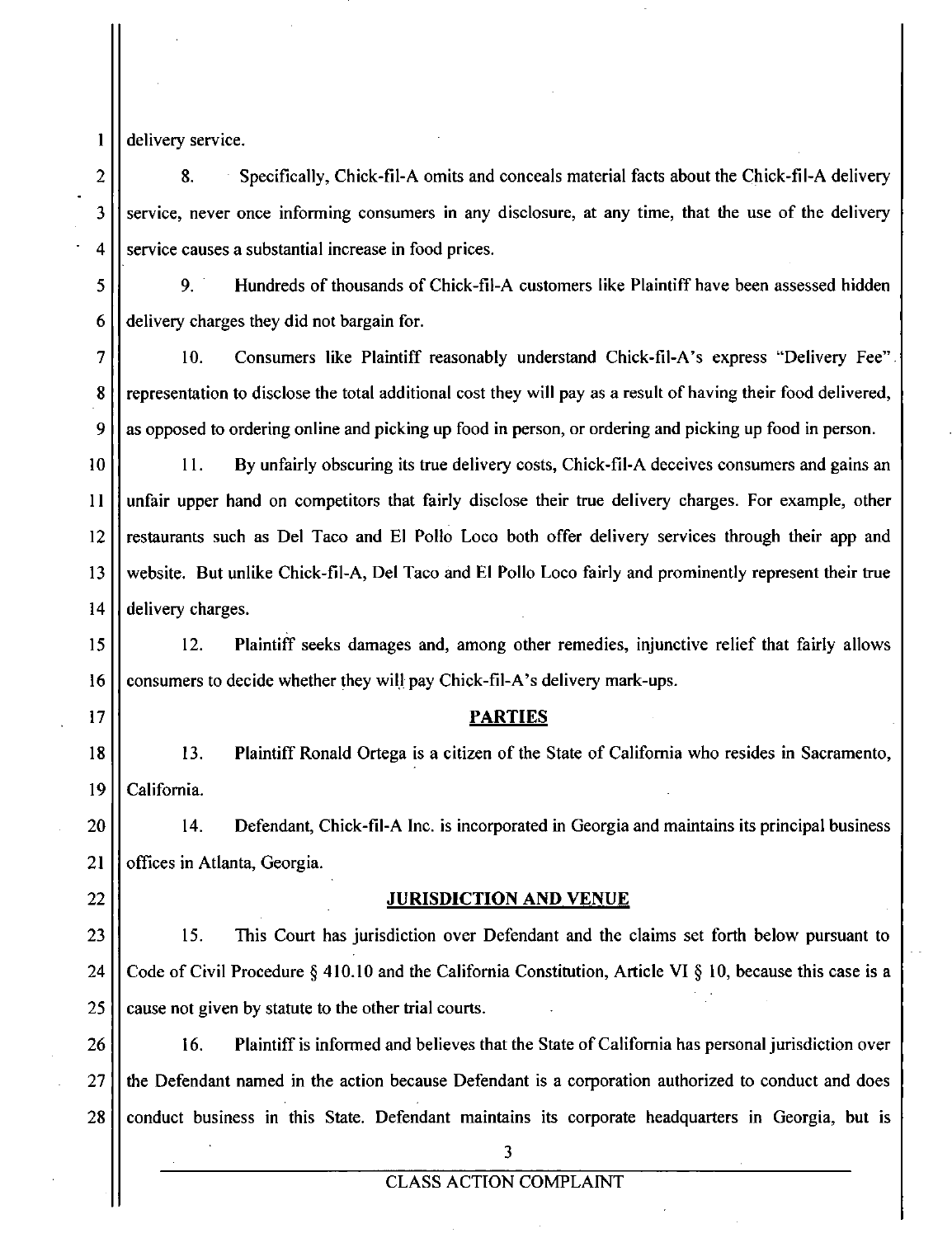| 1              | registered with the California Secretary of State to do sufficient business with sufficient minimum                                                                                                                                                                                                                              |  |  |
|----------------|----------------------------------------------------------------------------------------------------------------------------------------------------------------------------------------------------------------------------------------------------------------------------------------------------------------------------------|--|--|
| $\overline{2}$ | contacts in California, and/or otherwise intentionally avails itself of the California market through the                                                                                                                                                                                                                        |  |  |
| 3              | ownership and operation of numerous restaurant locations throughout California, including in the County                                                                                                                                                                                                                          |  |  |
| 4              | of Sacramento, which has caused both obligations and liability of Defendant to arise in this County.                                                                                                                                                                                                                             |  |  |
| 5              | 17.<br>The amount in controversy exceeds the jurisdictional minimum of this Court.                                                                                                                                                                                                                                               |  |  |
| 6              | <b>COMMON FACTUAL ALLEGATIONS</b>                                                                                                                                                                                                                                                                                                |  |  |
| 7              | Food Delivery Services Increase in Popularity, and then Explode in Popularity During the<br>A.                                                                                                                                                                                                                                   |  |  |
| 8              | Pandemic.                                                                                                                                                                                                                                                                                                                        |  |  |
| 9              | In 2018, the online food delivery industry was an astounding \$82 billion in gross revenue<br>18.                                                                                                                                                                                                                                |  |  |
| 10             | and projected to exceed \$200 billion by 2025. <sup>1</sup>                                                                                                                                                                                                                                                                      |  |  |
| 11             | US Foods reports that the average American consumer has two food delivery apps<br>19.                                                                                                                                                                                                                                            |  |  |
| 12             | installed on their mobile phone and uses those apps three times per month. <sup>2</sup>                                                                                                                                                                                                                                          |  |  |
| 13             | 20.<br>The online food delivery industry predominately influences the country's most financially                                                                                                                                                                                                                                 |  |  |
| 14             | vulnerable populations. A nationwide research study conducted by Zion & Zion reveals that the largest                                                                                                                                                                                                                            |  |  |
| 15             | user markets for online delivery food services are the young and the poor. <sup>3</sup> During a 90-day timeframe,                                                                                                                                                                                                               |  |  |
| 16             | 63% of consumers between the ages of 18 and 29 used a multi-restaurant delivery website or app service,                                                                                                                                                                                                                          |  |  |
| 17             | followed by 51% of consumers between the ages of 30 to $44.4$ The study also demonstrated that the "less"                                                                                                                                                                                                                        |  |  |
| 18             | income a consumer earns, the more likely the consumer is to take advantage of restaurant delivery                                                                                                                                                                                                                                |  |  |
| 19             | services," as those earning less than \$10,000 per year ordered online delivery the most $(51.6\%)$ .                                                                                                                                                                                                                            |  |  |
| 20             | 21.<br>Put plainly, the allure for online food delivery services has historically been based upon                                                                                                                                                                                                                                |  |  |
| 21             |                                                                                                                                                                                                                                                                                                                                  |  |  |
| 22             | <sup>1</sup> See Frost & Sullivan, \$9.6 Billion in Investments Spurring Aggressive Expansion of Food Delivery<br>Companies, October 25, 2019, accessible at https://ww2.frost.com/news/press-releases/9-6-billion-in-<br>investments-spurring-aggressive-expansion-of-food-delivery-companies/, last accessed January 19, 2021. |  |  |
| 23             |                                                                                                                                                                                                                                                                                                                                  |  |  |
| 24             | <sup>2</sup> See US Foods, New Study Shows What Consumers Crave in a Food Delivery Service, 2019, accessible                                                                                                                                                                                                                     |  |  |
| 25             | https://www.usfoods.com/our-services/business-trends/2019-food-delivery-statistics.html,<br>last<br>at<br>accessed January 19, 2021.                                                                                                                                                                                             |  |  |
| 26             | <sup>3</sup> See Aric Zion and Thomas Hollman, Zion & Zion Research Study, Usage and Demographics of Food<br>Delivery Apps, accessible at https://www.zionandzion.com/research/food-delivery-apps-usage-and-                                                                                                                     |  |  |
| 27             | demographics-winners-losers-and-laggards/, last accessed January 19, 2021.<br>$^4$ Id.                                                                                                                                                                                                                                           |  |  |
| 28             | $\frac{5}{1}$ Id.                                                                                                                                                                                                                                                                                                                |  |  |
|                | 4                                                                                                                                                                                                                                                                                                                                |  |  |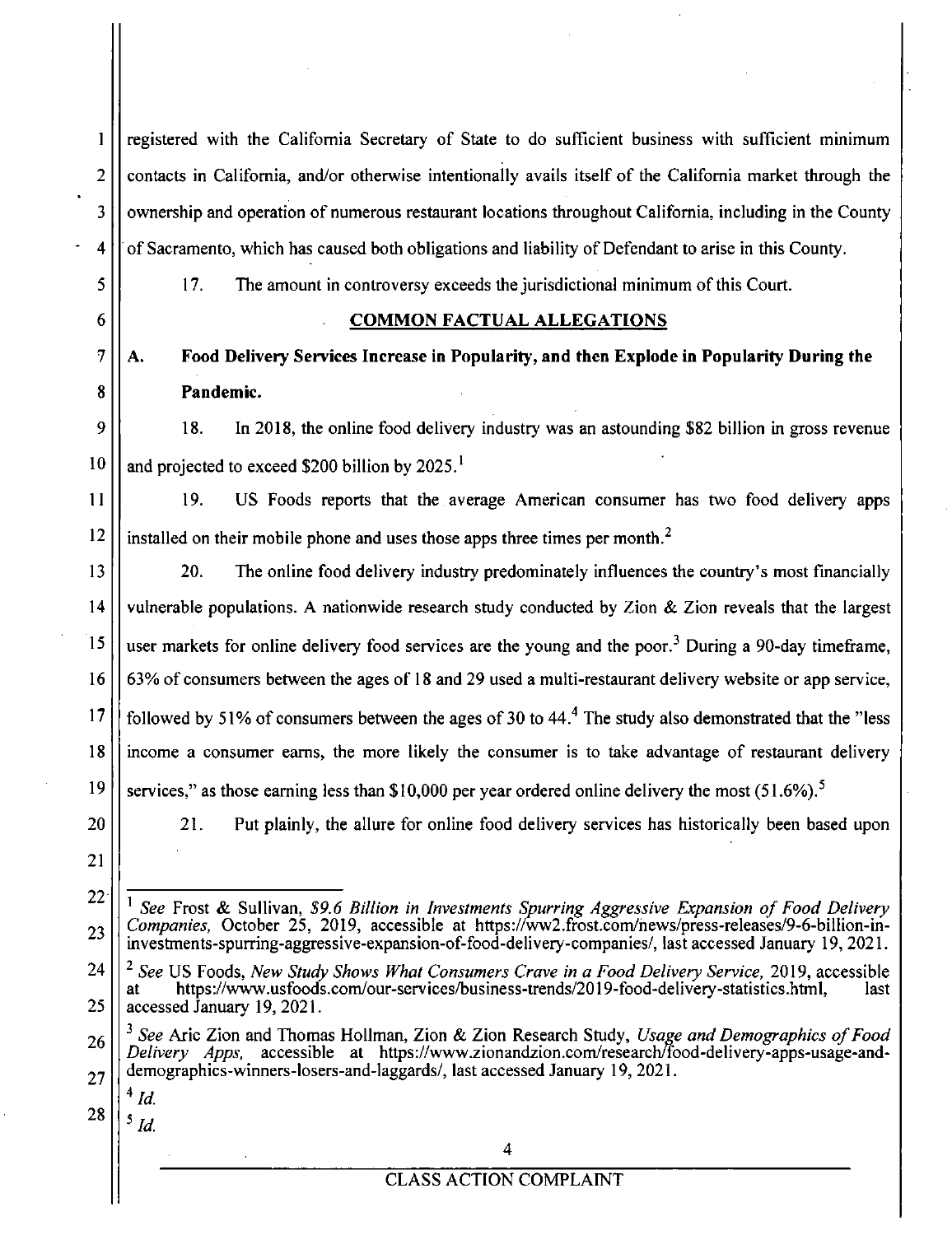pure convenience. A 2019 Gallup study of third-party delivery services companies like GrubHub, DoorDash, and Uber Eats reported 72% of customers order online food delivery because they don't want to leave their house; 50% so that they can continue with their ongoing activities; and 41% to avoid bad weather.<sup>6</sup>

5 6

7

8

9

10

11

15

1

2

3

4

22. According to data compiled by Yelp, food delivery orders have *doubled* since the COVID-19 outbreak began.''

23. The arrival of the unprecedented COVID-19 pandemic escalated the value of online food delivery services from one of pure convenience to that of a comforting necessity for many consumers who are sick, in a high-risk population group for COVID-19, or simply do not feel safe to leave their homes and venture out into the public to purchase food during quarantine.

12 13 14 24. In its 2019 Economic Report conducted by research firm Technomic, DoorDash reported that 86% of customers agreed that DoorDash played an important role in helping them access food during the pandemic and 77% of consumers increased their use of third-party delivery services during this time.<sup>8</sup> Indeed, amidst the uncertainty of the novel virus,  $68\%$  of consumers now view ordering food online for delivery as the safer option.<sup>9</sup>

16 17 18 19 25. The era of COVID-19 undoubtedly caused a significant revenue boom for third party delivery services. SEC filings indicate that the top four U.S. food-delivery apps (DoorDash, Uber Eats, GrubHub, and Postmates) collectively experienced a \$3 billion increase in revenue in just two quarters, April through September, following the enactment of shelter-in-place restrictions throughout the

21 22

20

 $9$   $Id$ .

<sup>23</sup>  24 See Sean Kashanchi, Gallup, Third-Party Delivery Will Grow; Is Your Restaurant Ready?, May 6, 2019, accessible at https://www.gallup.com/workplace/248069/third-party-delivery-grow-restaurantready.aspx, last accessed January 19, 2021.

<sup>25</sup>  26 <sup>7</sup> See Tal Axelrod, The Hill, *Yelp: Delivery and take-out twice as popular as usual amid coronavirus,* March 20, 2020, available at https://thehill.com/policy/technology/488749-yelp-delivery-and-take-outtwice-as-popular-as-usual-amid-coronavims, last accessed January 19, 2021.

<sup>27</sup>  28 <sup>8</sup> See Technomic and DoorDash, 2019 Economic Impact Report, The Impact of DoorDash on Economic Activity and Restaurant Resilience, available at https://doordashimpact.com/media/2019-Economic-Impact-Report.pdf, last accessed January 19, 2021.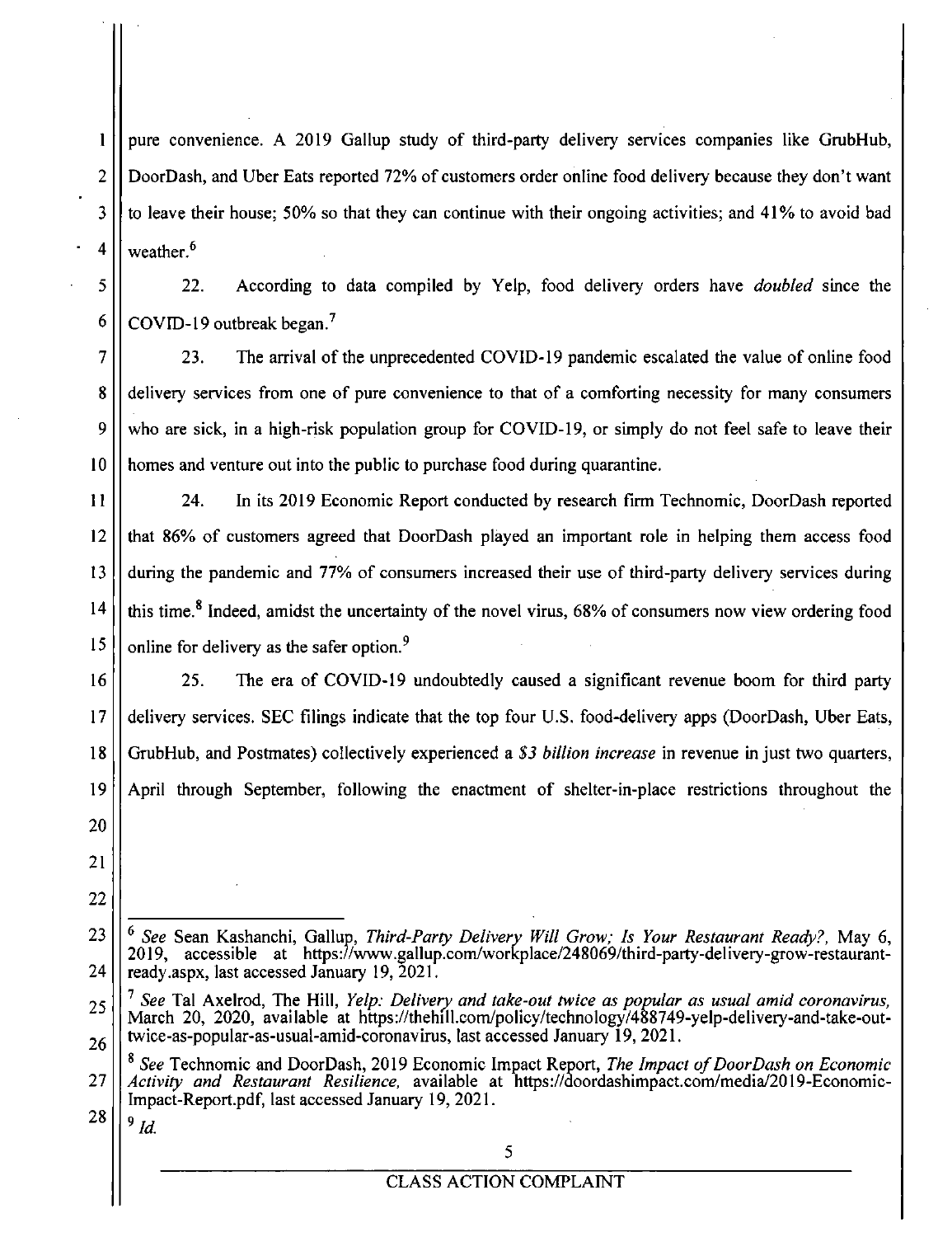$1$  | nation.<sup>10</sup>

 $2 \parallel$  26. The ramp up in utilization of food delivery services also had a massive positive impact on 3 restaurant owners who were quickly on the brink of facing permanent closures during lockdown: 67% of 4 restaurant operators said DoorDash was cmcial to their business during COVID-19 and 65% say they  $5$  | were actually able to *increase* profits during this time because of DoorDash.

6 27. In the wake of the food delivery surge. Consumer Reports highlighted the need for fee 7  $\vert\vert$  transparency for consumers who use these apps and services.<sup>11</sup> A research team investigated food 8  $\vert\vert$  delivery companies and the report measured their compliance with new rules regarding fees enacted in 9 || seven US cities aimed at protecting consumers and businesses during the pandemic. It found that these 10 | companies continued to not comply with the new ordinances and continued to "employ design practices" 11 that obfuscate fees." They concluded that "[c]onsumers deserve to have informed choices to understand 12 What they are being charged for and how their dollars spent impacts the restaurants they support and  $13$  II patronize in their communities."

#### **14 B. Chick-fil-A's App and Website Fails to Bind Users to Any Terms of Service.**

15 28. When a consumer downloads the Chick-fil-A app, or uses the Chick-fil-A website, he may 16 | create an account in order to place an order for delivery or pickup.

17 29. In order to do so, a user enters in a name and contact information.

18 30. While the account creation screen contains a small hyperlink to view Chick-fil-A's Terms 19 of Service and Privacy Notice, users are not required to affirmatively consent to such terms, such as by  $20$  | clicking or checking a box.

**21 C. Chick-fil-A Prominently and Plainly Represents a Flat \$3.99 "Delivery Fee" on its App and 22 Website.** 

24

23  $\vert$  31. Beginning in early 2020, Chick-fil-A began prominently featuring low-cost delivery

**27**   $\frac{11}{11}$  See Consumer Reports, Collecting Receipts: Food Delivery Apps & Fee Transparency, September 29,  $_{28}$  || 2020, accessible at https://digital-lab-wp.consumerreports.org/wp-content/uploads/2020/09/Fooddelivery -Report.pdf, last accessed January 19, 2021.

<sup>10</sup> <sup>10</sup> See Levi Sumagaysay, Market Watch, *The pandemic has more than doubled food-delivery apps' business.* Now what?, last updated November 27, 2020, available at 25 | business. Now what?, last updated November 27, 2020, available at https://www.marketwatch.com/story/the-pandemic-has-more-than-doubled-americans-use-of-food-26 delivery-apps-but-that-doesnt-mean-the-companies-are-making-money-11606340169, last accessed January 19, 2021.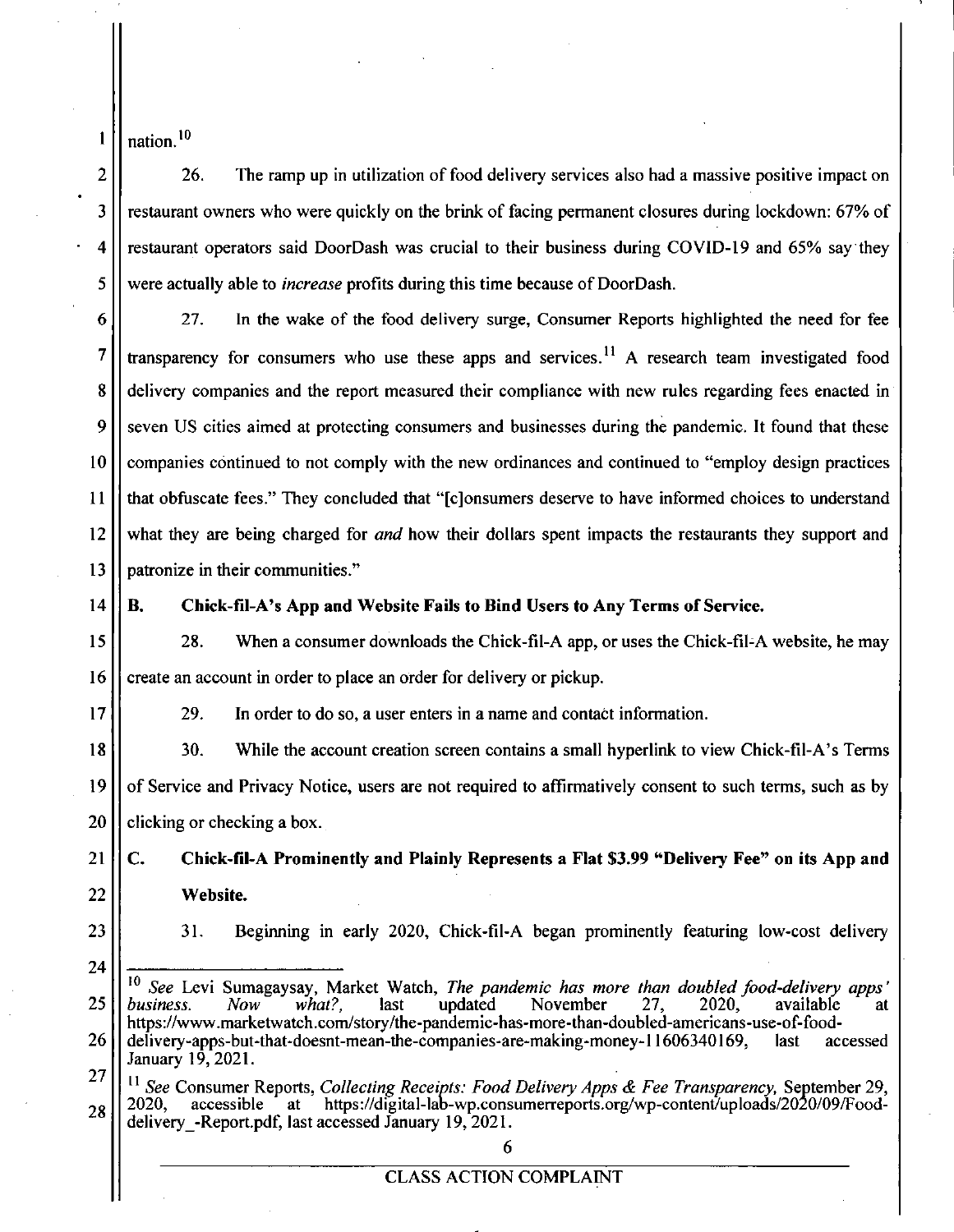promises on its mobile application and on its website. 1 2 32. Such representations often are made on the home screen of the app or website, and were 3 always made on the check-out screen of the app and website, prior to the finalization of an order. On that 4 screen, Chick-fil-A promised a flat "Delivery Fee," usually in the amount of \$3.99. 5 33. Specifically, for supposed "\$3.99 Delivery Fee" orders, the order finalization screen 6 states: 7 Subtotal: [representing the cost of the food selected] 8 Tax: [representing sales tax] 9 Delivery Fee: \$3.99 10 Tip: 11 Total: [adding up the above] 12 34. In short, there was no way for Plaintiff or other users of the Chick-fil-A mobile 13 application or website to *avoid* seeing Chick-fil-A's promises of a flat fee, \$3.99 delivery charge. 14 **D. Chick-fil-A Omits and Conceals Material Facts About the Costs of the Chick-fil-A Delivery**  15 **Service.**  16 35. But those disclosures were false and misleading, and the delivery charge was not, in fact, 17 \$3.99. 18 36. Chick-fil-A furtively marked up the cost of food reflected in the "Subtotal"—adding a 19 hefty 25-30% to the cost of the food items ordered for delivery. Chick-fil-A did not and does not make 20 similar markups for identical food items ordered via the same app or website, where such items are 21 ordered for pickup instead of delivery. 22 37. Chick-fil-A omitted this material fact from its app and website disclosures, never 23 informing users of this secret markup. 24 38. This secret markup—which Chick-fil-A only applies to delivery orders—is a hidden 25 delivery fee. This alone renders false Chick-fil-A's promise of a flat, low-cost delivery fee of \$3.99, 26 which is made repeatedly in the app and the website, and then again in the "Delivery Fee" line item on 27 the order screen. 28 7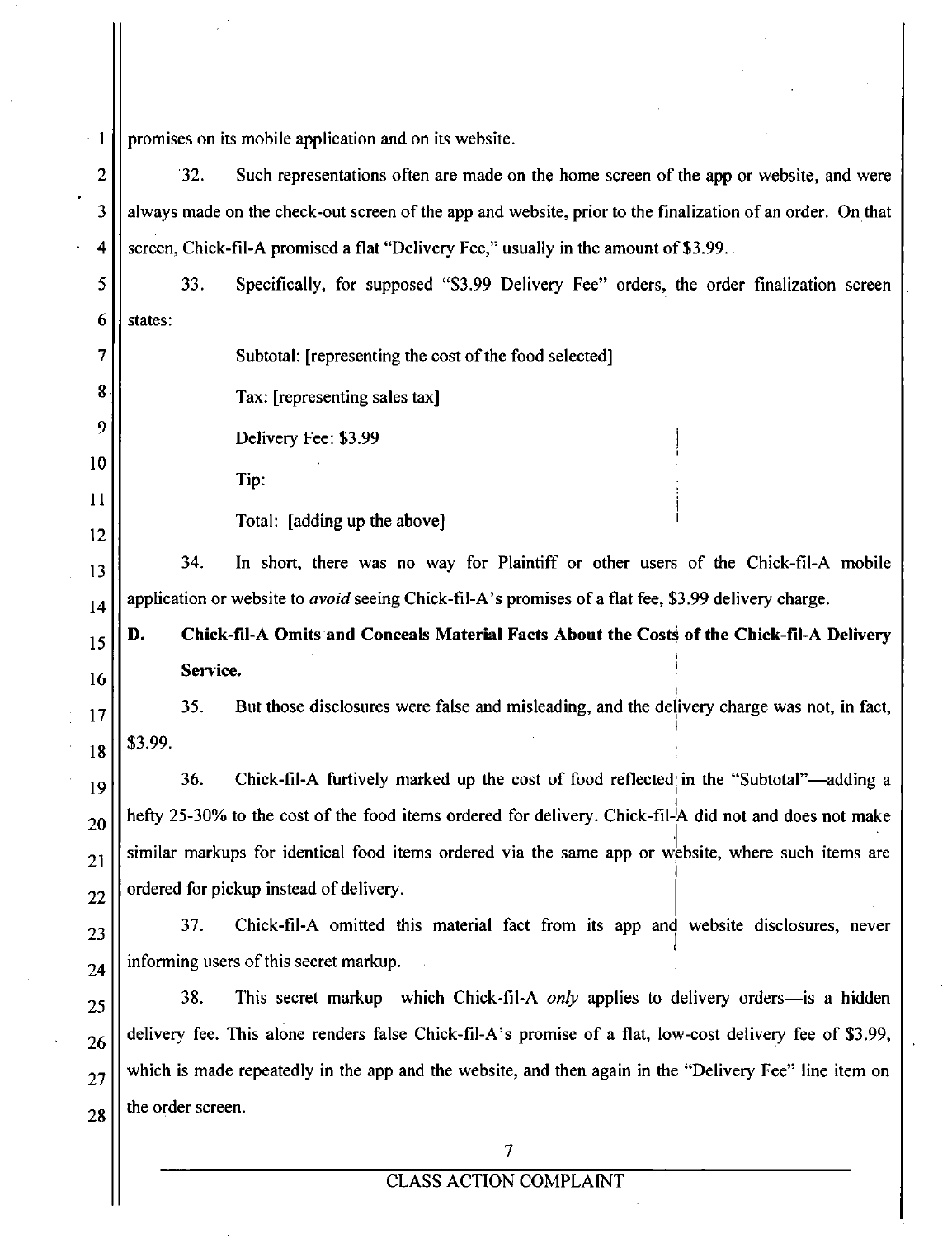1 39. In short, the "Delivery Fee" is not actually \$3.99. The actual "Delivery Fee"—^the extra 2  $\vert\vert$  charge for having food delivered as opposed to picking it up—is the listed "Delivery Fee" plus the 3 | hidden food markup applied exclusively to delivery orders.

4 40. Chick-fil-A does not inform consumers the tme costs of its delivery service and it  $5$  | misrepresents its "Delivery Fee" as \$3.99, when in fact that cost is actually much higher.

**6 E. Other Restaurant Industry Actors Disclose Delivery Fees Fairly and Expressly.** 

7 41. By unfairly obscuring its tme delivery costs, Chick-fil-A deceives consumers and gains an 8. Unfair upper hand on competitors that fairly disclose their true delivery charges. For example, other 9 restaurants like Del Taco and El Polio Loco both offer delivery services through their app and website. 10 But unlike Chick-fil-A, Del Taco and El Polio Loco fairly and prominently represent their tme delivery  $11$  | charges.

12 | 42. For example, Del Taco does not mark-up food charges for delivery orders through its app. 13 Instead, for delivery orders its ordering screen presents the following:

14 | Subtotal: Tax: 15

16

17

18

19

20

21

22

23

24

25

26

- Delivery Charge:
	- Tip:

43. All line-item amounts are identical for delivery and pick-up orders, except for the plainly and fairly disclosed delivery charge—allowing consumers to understand the tme cost of the delivery service.

44. Similarly, El Polio Loco does not mark-up food charges for delivery orders through its app. Instead, for delivery orders its ordering screen presents the following:

Subtotal:

Delivery Charge:

Tax:

45. All line-item amounts are identical for delivery and pick-up orders, except for the plainly and fairly disclosed delivery charge—allowing consumers to understand the true cost of the delivery 27 28

8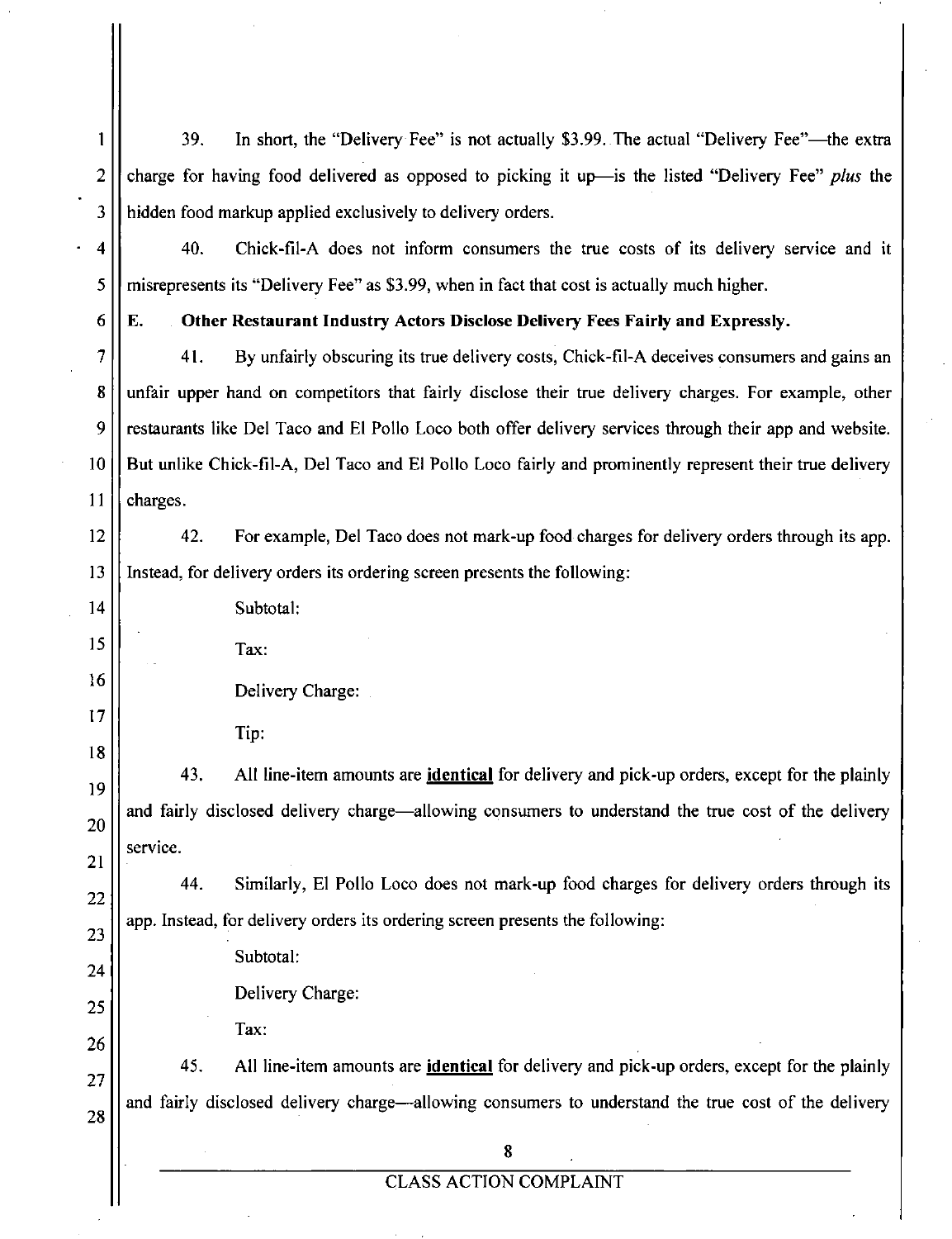1 || service.

26

2 46. Lastly, although Instacart, the grocery delivery service, does mark-up item charges for 3 delivery orders made through its app, it provides an express waming to consumers that the item prices 4 listed on its app are "higher than in-store prices." Instacart's clear disclaimer is made visible to 5 consumers before they place their orders and allows consumers to understand that they are paying a 6 higher price for utilizing the delivery service, as opposed to what they would pay had they purchased the  $7$  | same items in-store.

**8 F. Plaintiffs Experience** 

9 47. Plaintiff used the Chick-fil-A app to make a purchase of food on January 29, 2021, in the  $10$   $\parallel$  total amount of \$28.51.

11 48. When using the app, and prior to placing his order, the Chick-fil-A app stated that the 12 Delivery Fee was \$3.99.

13 49. However, the cost of the food ordered by Plaintiff bore a hidden delivery fee markup. To 14 illustrate, Chick-fil-A charged Plaintiff \$20.39 for a 30-count of Chick-fil-A nuggets.

15 | 50. Upon information and belief, the same item would have cost Plaintiff 25-30% less than 16 | what he paid had he picked it up from the Chick-fil-A location instead.

17 | 51. Plaintiff would not have made the purchase if he had known the Chick-fil-A delivery fee 18 was not in fact \$3.99.

19 | 52. If he had known the true delivery fee, he would have chosen another method for receiving 20 **food from Chick-fil-A** or ordered food from another provider.

### 21 || **CLASS ALLEGATIONS**

22  $\vert$  53. Pursuant to California Code of Civil Procedure § 382, Plaintiff brings this action on behalf

 $23$  || of himself and a Class of similarly situated persons defined as follows:

24 | All consumers in California who, within the applicable statute of limitations preceding the filing of this action to the date of class certification, ordered food 25 delivery through the Chick-fil-A mobile app or website, and were assessed higher delivery charges than represented.

27  $\vert$  54. Excluded from the Class are Defendant, any entities in which they have a controlling 28 | interest, any of their parents, subsidiaries, affiliates, officers, directors, employees and members of such

9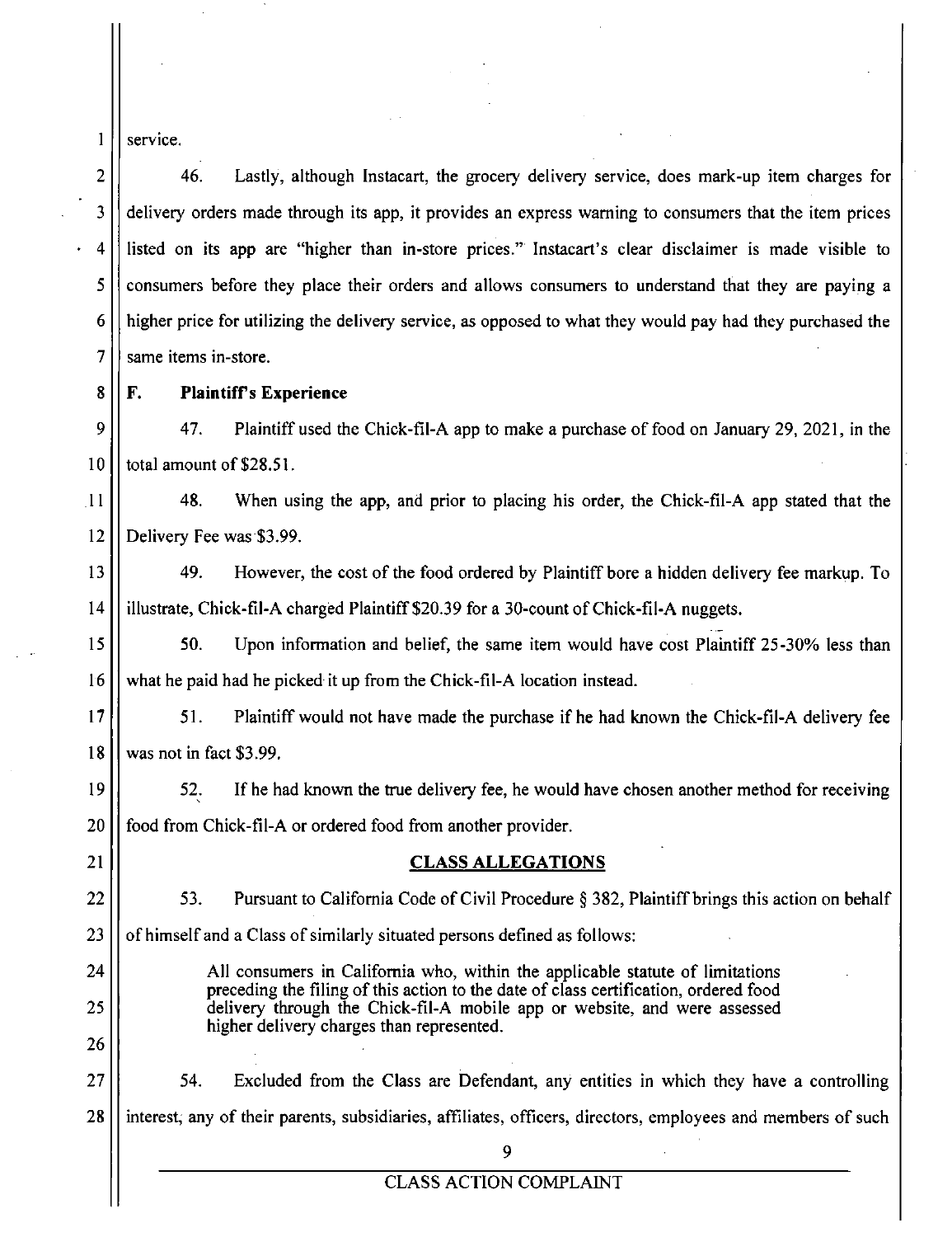1 persons' immediate families, and the presiding judge(s) in this case, and their staff. Plaintiff reserves the  $2$   $\parallel$  right to expand, limit, modify, or amend this class definition, including the addition of one or more *3 subclasses, in connection with his motion for class certification, or at any other time, based upon, inter*   $4 \mid \mid$  *alia*, changing circumstances and/or new facts obtained during discovery.

 $5 \parallel$  55. Numerosity: At this time, Plaintiff does not know the exact size of the Class; however,  $6 \mid$  due to the nature of the trade and commerce involved, Plaintiff believes that the Class members are well  $7$  || into the thousands, and thus are so numerous that joinder of all members is impractical. The number and 8 identities of Class members is administratively feasible and can be determined through appropriate  $9 \mid \mid$  discovery in the possession of the Defendant.

10 | 56. Commonality: There are questions of law or fact common to the Class, which include,  $11$  | but are not limited to the following:

- 12 | a. Whether during the class period, Defendant deceptively represented Delivery Fees 13 | on food deliveries ordered through the Chick-fil-A website and mobile app;
- 14 | b. Whether Defendant's alleged misconduct misled or had the tendency to mislead 15 | consumers;
- 16 c. Whether Defendant engaged in unfair, unlawful, and/or fraudulent business 17 | practices under the laws asserted;
- 18 | d. Whether Defendant's alleged conduct constitutes violations of the laws asserted;
- 19 e. Whether Plaintiff and members of the Class were harmed by Defendant's 20 | misrepresentations;

21 | Solution 1. Superson Whether Plaintiff and the Class have been damaged, and if so, the proper measure is 22 | of damages; and

23 | external g. Whether an injunction is necessary to prevent Defendant from continuing to 24 deceptively represent low-price, flat delivery fees on food deliveries ordered 25 | through the Chick-fil-A website and mobile app.

26 | 57. Typicality: Like Plaintiff, many other consumers ordered food for delivery from Chick-27 fil-A's website or mobile app, believing delivery to be the flat fee represented based on Defendant's 28 representations. Plaintiff's claims are typical of the claims of the Class because Plaintiff and each Class

10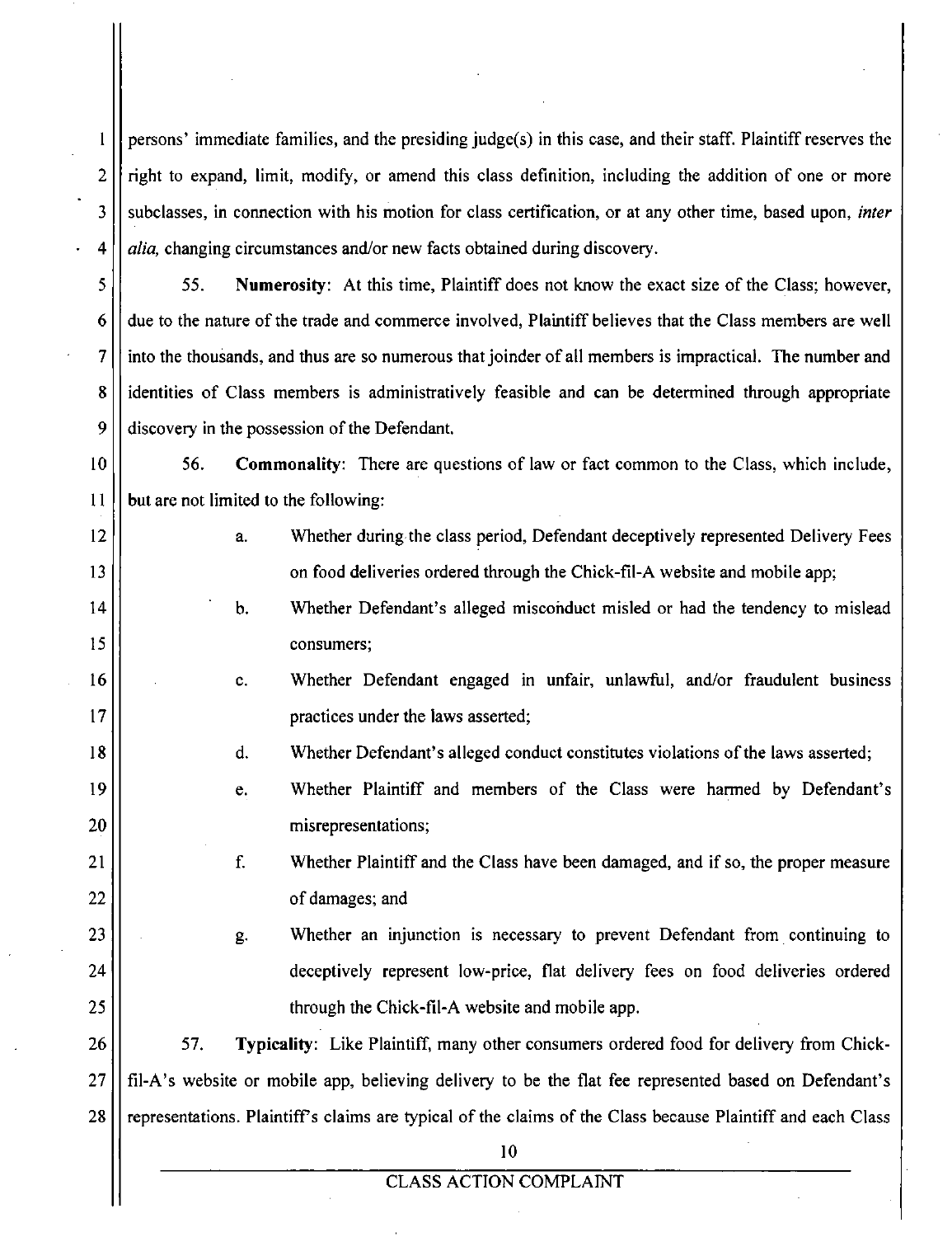1 2 3 4 5 member was injured by Defendant's false representations about the true nature of the delivery fee. Plaintiffand the Class have suffered the same or similar injury as a result of Defendant's false, deceptive and misleading representations. Plaintiff's claims and the claims of members of the Class emanate from the same legal theory. Plaintiffs claims are typical of the claims of the Class, and, therefore, class treatrhent is appropriate.

6 7 8 9 58. Adequacy of Representation: Plaintiff is committed to pursuing this action and has retained counsel competent and experienced in prosecuting and resolving consumer class actions. Plaintiff will fairly and adequately represent the interests of the Class and does not have any interests adverse to those of the Class.

10 11 12 13 14 59. The Proposed Class and Satisfies the Prerequisites for Injunctive Relief. Defendant has acted or refused to act on grounds generally applicable to the Class, thereby making appropriate final injunctive and equitable relief with respect to the Class as a whole. Plaintiff remains interested in ordering food for delivery through Chick-fil-A's website and mobile app; there is no way for him to know when or if Defendant will cease deceptively misrepresenting the cost of delivery.

15 16 60. Specifically, Defendant should be ordered to cease from representing their delivery service as a low-price, flat delivery fee and to disclose the tme nature of their delivery fee.

17 18 61. Defendant's ongoing and systematic practices make declaratory relief with respect to the Class appropriate.

19 20 21 22 23 24 25 62. The Proposed Class Satisfies the Prerequisites for Damages. The common questions of law and fact enumerated above predominate over questions affecting only individual members of the Class, and a class action is the superior method for fair and efficient adjudication of the controversy. The likelihood that individual members of the Class will prosecute separate actions is remote due to the extensive time and considerable expense necessary to conduct such litigation, especially when compared to the relatively modest amount of monetary, injunctive, and equitable relief at issue for each individual Class member.

26 ///

27 28 /// ///

11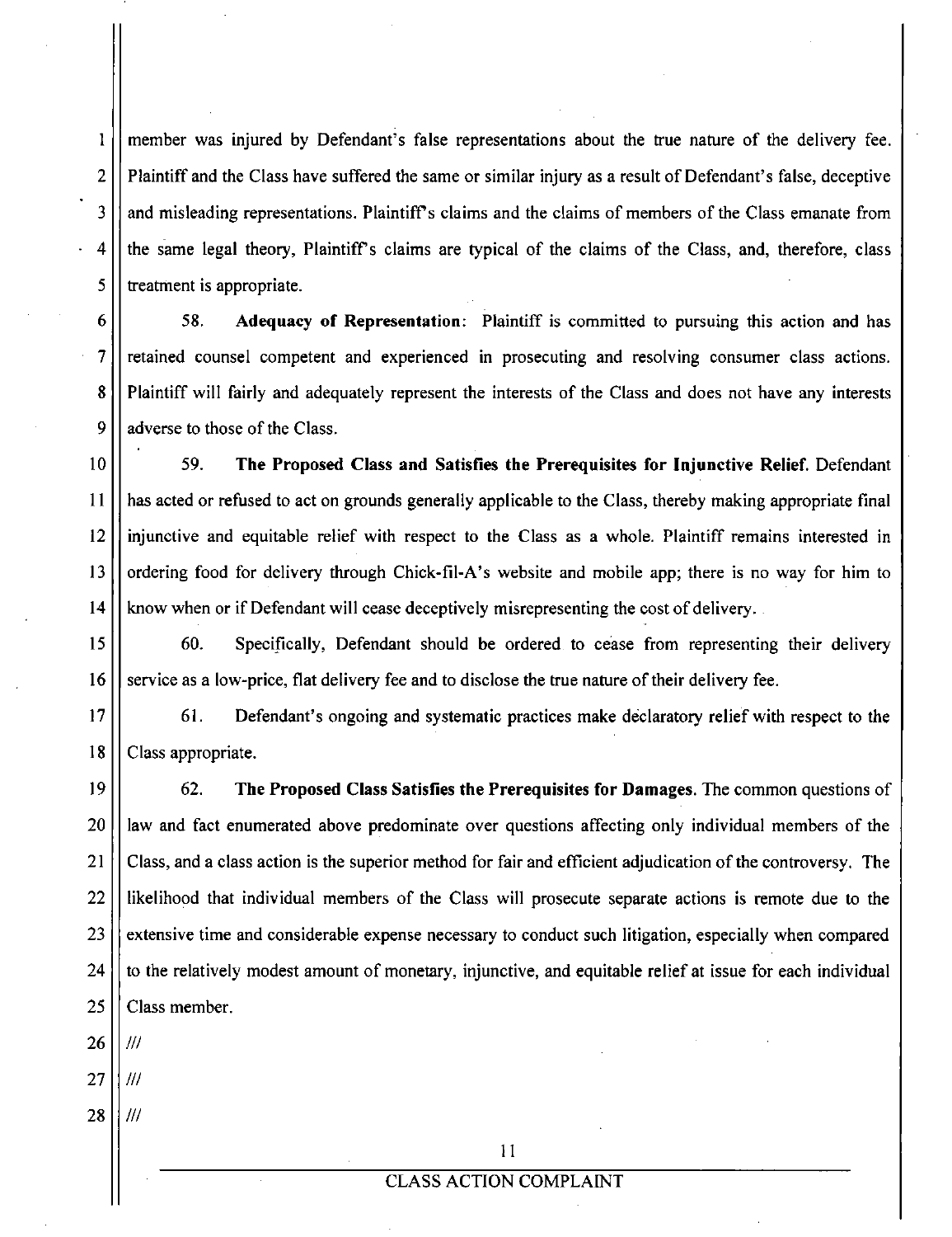#### **CAUSES OF ACTION**

#### *FIRST CLAIM FOR RELIEF Violation of California's Unfair Competition Law ("UCL") Cal. Bus. & Prof. Code § 17200, etseq.*

63. Plaintiff re-alleges and incorporates the preceding allegations by reference as if fully set forth herein.

6 7 8 9 10 64. Califomia Business & Professions Code § 17200 prohibits acts of "unfair competition," including any "unlawful, unfair or fraudulent business act or practice." Chick-fil-A's conduct related to deceptively representing that it provides a flat "Delivery Fee" of \$3.99 on food deliveries ordered through its website and mobile app violates each of the statute's "unfair," "unlawful," and "fraudulent" prongs.

11 12 13 65. The UCL imposes strict liability. Plaintiff need not prove that Chick-fil-A intentionally or negligently engaged in unlawful, unfair, or fraudulent business practices—but only that such practices occurred.

14 15 16 17 66. A business act or practice is "unfair" under the UCL if it offends an established public policy or is immoral, unethical, oppressive, unscmpulous, or substantially injurious to consumers, and that unfairness is determined by weighing the reasons, justifications, and motives of the practice against the gravity of the harm to the alleged victims.

18 19 67. A business act or practice is "fraudulent" under the UCL if it is likely to deceive members of the public.

20 21 68. A business act or practice is "unlawful" under the UCL if it violates any other law or regulation.

22 23 24 25 69. Chick-fil-A committed unfair and fraudulent business acts and practices in violation of Cal. Bus. & Prof. Code § 17200, et seq., by affirmatively and knowingly misrepresenting on its website and mobile app that it provides a flat \$3.99 "Delivery Fee" for food orders, when, in reality, it hides delivery charges through hidden food markups by 25-30% applied exclusively to delivery orders.

26 ///

///

1

2

3

4

5

- 27
- 28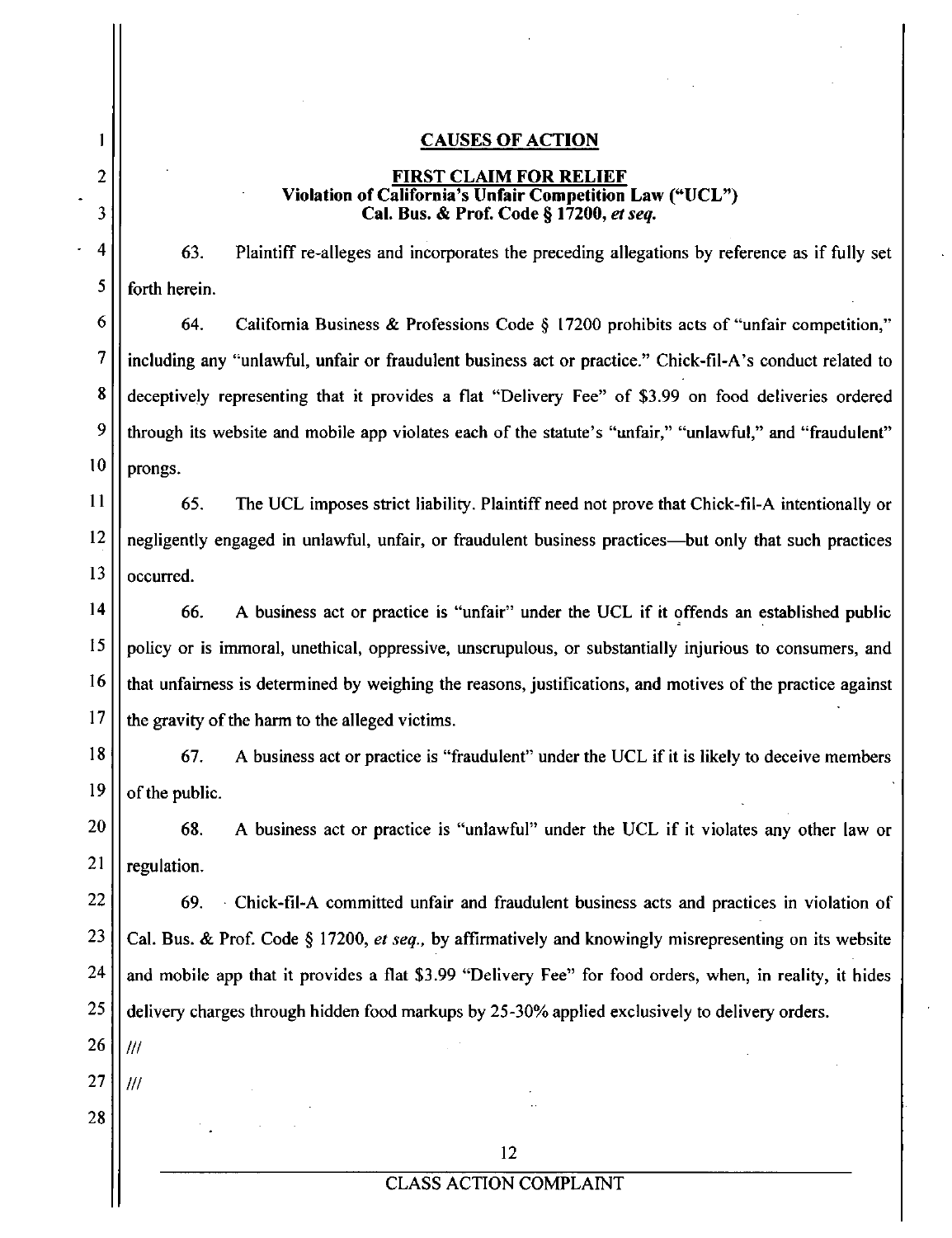1 70. Defendant's acts and practices offend an established public policy of fee transparency in  $2 \mid \mid$  the marketplace, and constitute immoral, unethical, oppressive, and unscrupulous activities that are 3 | substantially injurious to consumers.

4 71. The harm to Plaintiff and the Class outweighs the utility of Defendant's practices. There 5 were reasonably available altematives to further Defendant's legitimate business interests, other than the  $6 \mid \mid$  misleading and deceptive conduct described herein.

7 72. Defendant's conduct also constitutes an "unlawful" act under the UCL because, as 8 detailed in Plaintiff's Second Claim for Relief below, it also constitutes a violation of sections 1770(a)(5) *9 and (a)(9) of the Califomia Consumer Legal Remedies Act ("CLRA"), Cal. Civ. Code § 1750, et seq.,*  10 *infra*, in that Chick-fil-A deceptively represents that it provides a flat, low-price "Delivery Fee" for food 11 | | orders made on its website or mobile app; in reality, however, this marketing message is false because 12 Chick-fil-A's use of the delivery service causes a substantial increase in food prices.

13 73. Chick-fil-A's business practices have misled Plaintiff and the proposed Class and will  $14$  | continue to mislead them in the future.

15 74. Plaintiff relied on Defendant's misrepresentations about the falsely advertised cost of 16  $\vert\vert$  delivery in choosing to utilize the Chick-fil-A food delivery service in ordering food from Defendant's 17 | website or mobile app.

18 75. By falsely marketing the tme costs of food delivery, Chick-fil-A deceived Plaintiff and 19 Class members into making online food purchases they otherwise would not make.

20 | T6. Had Plaintiff known the truth of the delivery service fee, *i.e.*, that Chick-fil-A's hidden 21 food markups were in all reality "delivery fees," he would have chosen another method for receiving  $22$  | food from Chick-fil-A or ordered food from another provider.

23 77. As a direct and proximate result of Chick-fil-A's unfair, fraudulent, and unlawful 24 | practices, Plaintiff and Class members suffered and will continue to suffer actual damages. Defendant's 25 fraudulent conduct is ongoing and present a continuing threat to Class members that they will be 26 deceived into ordering food for delivery under the false belief that delivery was \$3.99.

27

28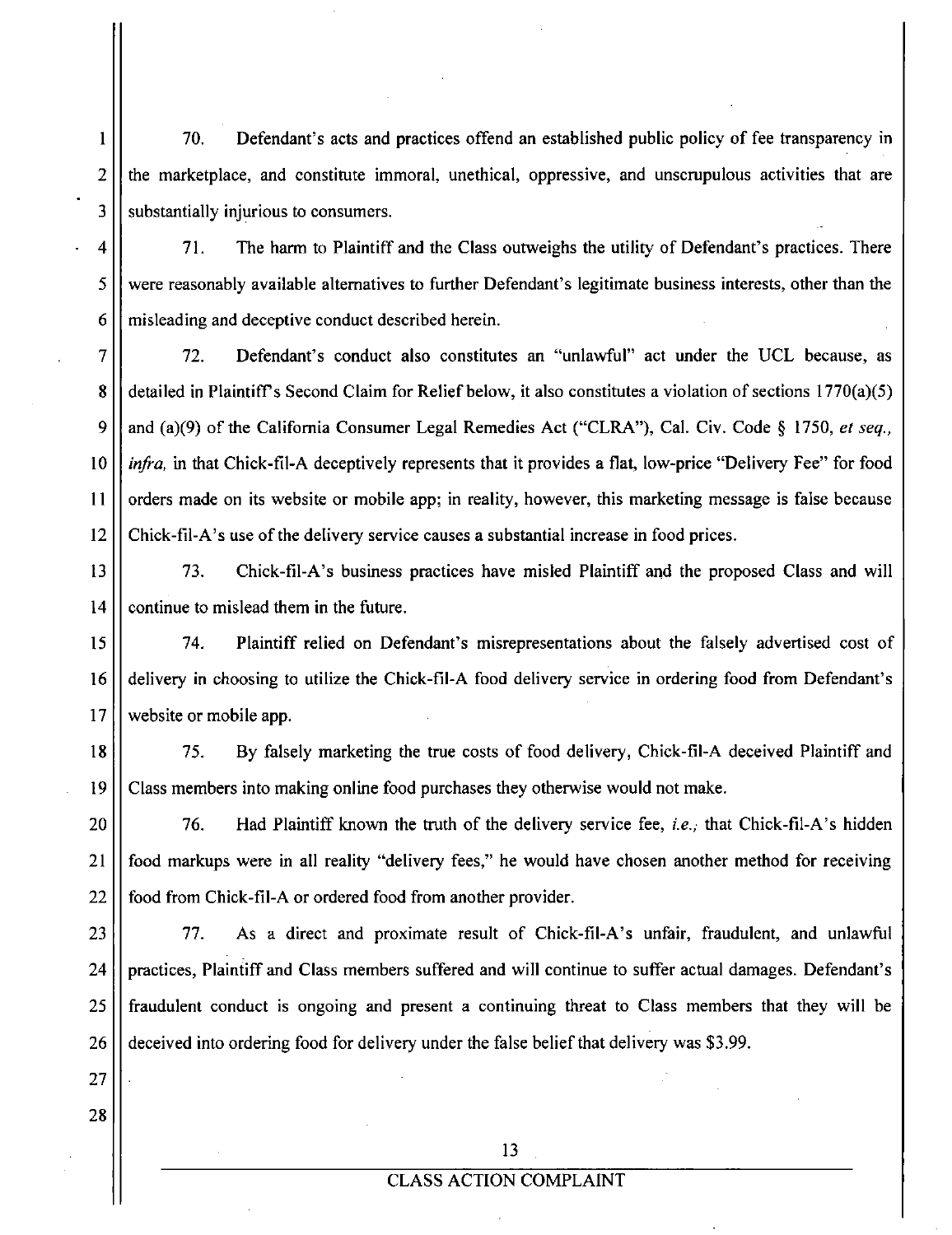1 78. As a result of its unfair, fraudulent, and unlawful conduct, Chick-fil-A has been unjustly 2. 2. enriched and should be required to disgorge its unjust profits and make restitution to Plaintiff and Class  $3$  | members pursuant to Cal. Bus. & Prof. Code § 17203 and 17204.

# **4 SECOND CLAIM FOR RELIEF Violation of California's Consumer Legal Remedies Act ("CLRA")**

<sup>6</sup>  $\vert$  79. Plaintiff re-alleges and incorporates the preceding allegations by reference as if fully set 6 79. Plaintiff re-alleges and incorporates the preceding allegations by reference as if fully set

 $\frac{1}{2}$  for  $\frac{1}{2}$ 8 80. This cause of action is brought pursuant to the Consumers Legal Remedies Act (CLRA),<br>9 California Civil Code § 1750, *et seq.* Plaintiff and each member of the proposed Class are "consumers"  $99$  as defined by California Civil Code § 1761(d). Defendant's sale of food products to consumers for  $11$ || delivery ordered through its website and mobile app were "transactions" within the meaning of 12  $\vert\vert$  California Civil Code § 1761(e). Defendant's online delivery service utilized by Plaintiff and the Class is  $13$  | a "service" within the meaning of California Civil Code § 1761(b). The food products purchased by  $\left\vert \frac{1}{\sqrt{2}}\right\vert$  and mean interviewing of California Civil Code  $\left\vert \frac{1}{\sqrt{2}}\right\vert$ 

14 Plaintiff and the Class are "goods" within the meaning of Califomia Civil Code § 1761(a).  $\mathbf{15}$  81. Defendant violated and continues to violate the following in the following in the following in the following in the following in the following in the following in the following in the following in the follow  $\frac{1}{\sqrt{2}}$  proscribed by California Civil Code  $\frac{1}{\sqrt{2}}$  in transactions with Plaintiff and the Class which Plaintiff and the Class which Plaintiff and the Class which Plaintiff and the Class which Plaintiff and the 17 were intended to result in, and did result in, the sale of Chick-fil-A food orders for delivery:<br>18  $\parallel$ 

5

18 a. "Representing that goods or services have . . . characteristics . . . that they do not  $\mathbb{R}^n$  have  $\mathbb{R}^n$ , and  $\mathbb{R}^n$ 

b. "Advertising goods or services with intent not to sell them as advertised" (a)(9).

21 | 82. Specifically, Chick-fil-A advertises to customers that use of its delivery service is a flat, 22 | | low-price charge, such as \$3.99, but this is false because Defendant imposes hidden delivery charges to  $23$   $\vert\vert$  consumers by secretly marking up food items applied exclusively for delivery orders by 25-30%.

24 | 83. At no time does Chick-fil-A disclose the true nature of its delivery fee to consumers; 25 | instead, it repeatedly conceals and misrepresents this material information at several steps of the  $26$  || transaction process.

 $27$  ||  $^{\prime\prime}$ 

28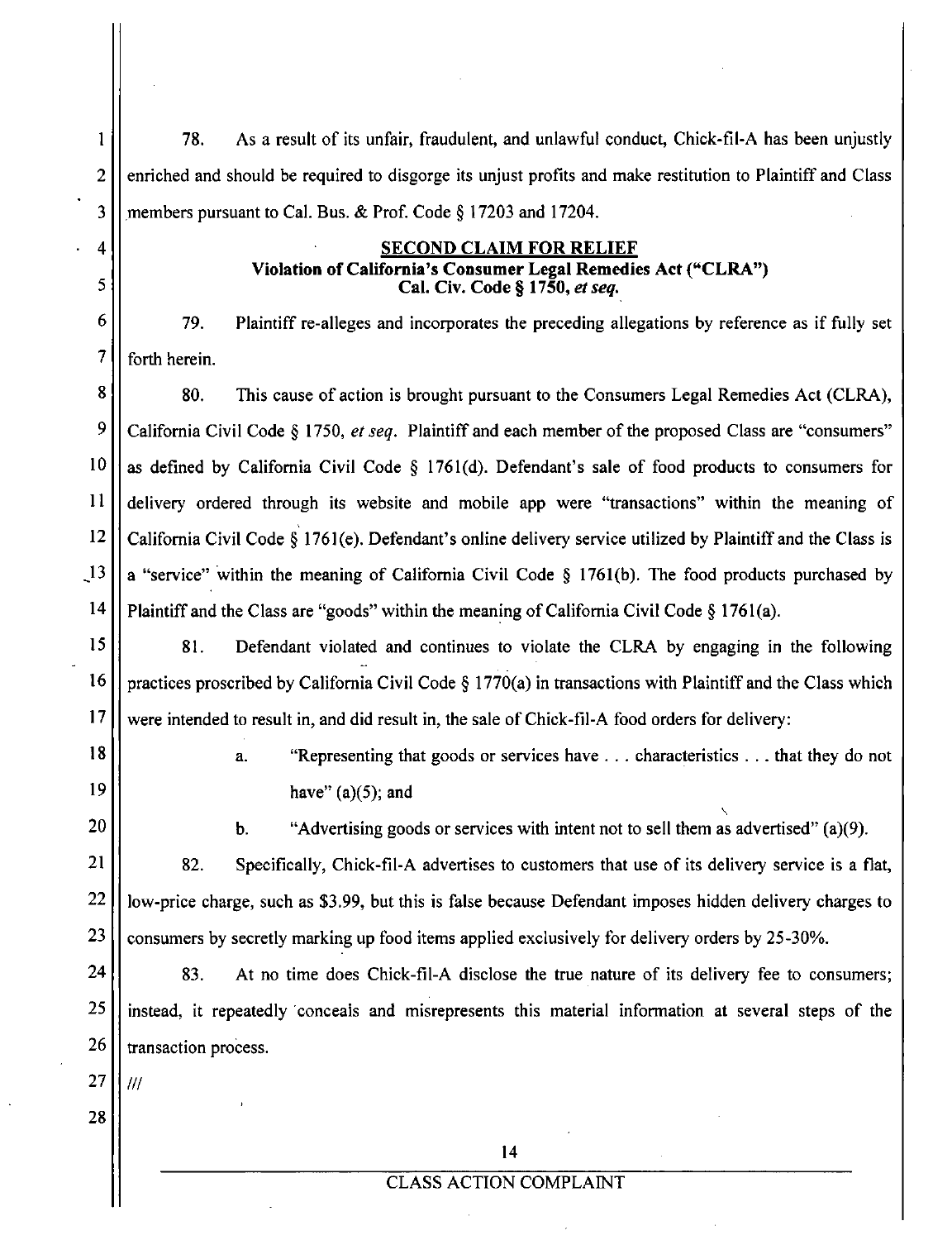1. 84. Pursuant to § 1782(a) of the CLRA, Plaintiff's counsel notified Defendant in writing by 2  $\vert$  certified mail of the particular violations of §1770 of the CLRA and demanded that it rectify the 3 problems associated with the actions detailed above and give notice to all affected consumers of 4 Defendant's intent to act. If Defendant fails to respond to Plaintiffs letter or agree to rectify the problems 5 associated with the actions detailed above and give notice to all affected consumers within 30 days of the  $6$  date of written notice, as proscribed by §1782, Plaintiff will move to amend his Complaint to pursue 7 claims for actual, punitive and statutory damages, as appropriate against Defendant. As to this cause of 8 | action, at this time, Plaintiff seeks only injunctive relief.

### **9 THIRD CLAIM FOR RELIEF Violation of California's False Advertising Law ("FAL")**  *10 Cal. Bus. & Prof. Code §§ 17500, et seq.*

 $\lvert$  85. Plaintiff re-alleges and incorporates the preceding allegations by reference as if fully set  $|12|$  forth herein.

 $\begin{bmatrix} 13 \end{bmatrix}$  86. California's False Advertising Law ("FAL"), Cal. Bus. & Prof. Code § 17500, states that <sup>14</sup>  $\vert$  "[i]t is unlawful for any ... corporation ... with intent... to dispose of ... personal property ... to induce  $\frac{15}{15}$  the public to enter into any obligation relating thereto, to make or disseminate or cause to be made or 16 disseminated ... from this state before the public in any state, in any newspaper or other publication, or 17 any advertising device, or by public outcry or proclamation, or in any other manner or means whatever,  $\frac{18}{1}$  including over the Internet, any statement...which is untrue or misleading and which is known, or which 19 by the exercise of reasonable care should be known, to be untrue or misleading...."

 $20$  | 87. Defendant's material misrepresentations and omissions alleged herein violate Bus. & Prof.  $21$  | Code § 17500.

 $\begin{bmatrix} 22 \\ 1 \end{bmatrix}$  88. Defendant knew or should have known that its misrepresentations and omissions were  $23$  | false, deceptive, and misleading.

<sup>24</sup>  $\vert$  89. Pursuant to Business & Professions Code §§ 17203 and 17500, Plaintiff and the members  $25$  of the Class, on behalf of the general public, seeks an order of this Court enjoining Defendant from  $\frac{26}{\text{c}}$  continuing to engage, use, or employ their practice of misrepresenting their delivery fees.

 $27 || ||$ 

28